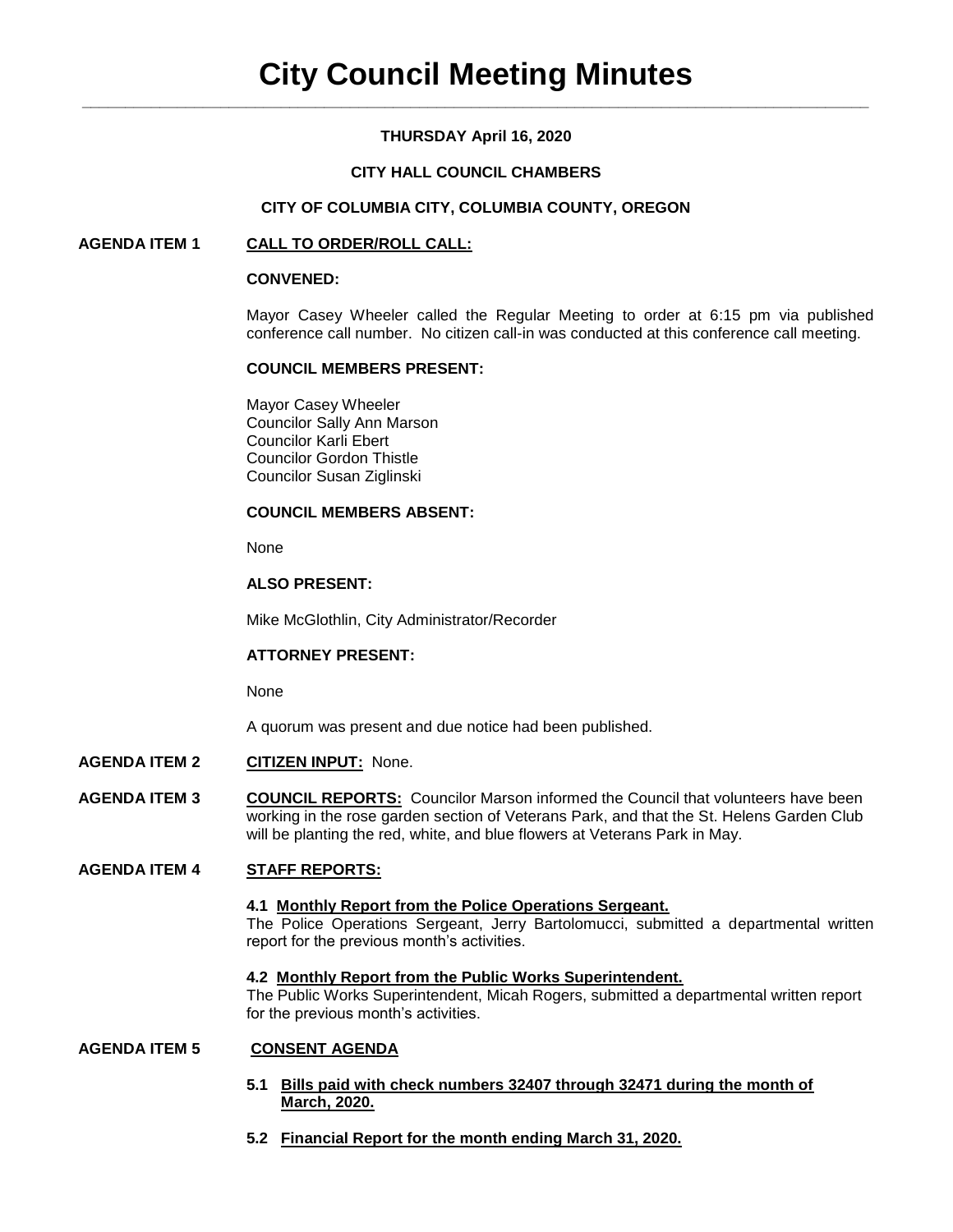## **5.3 Minutes of the March 19, 2020 Regular City Council Meeting.**

CARRIED UNANIMOUSLY BY ROLL CALL VOTE TO APPROVE THE CONSENT AGENDA.

#### **AGENDA ITEM 6 UNFINISHED BUSINESS:** None

## **AGENDA ITEM 7 NEW BUSINESS:**

**7.1 Council Bill 20-896: A Resolution Ratifying the Emergency Declaration Extension Issued by Mayor Casey Wheeler on April 10, 2020, in regards to the ongoing spread of the COVID-19 (Coronavirus).** 

MOVED (MARSON), SECONDED (ZIGLINSKI), AND APPROVED UNANIMOUSLY TO APPROVE COUNCIL BILL 20-896.

**7.2 Review, discussion, and approval of Mediation Agreement between Richard E. Alexander, Arbitrator and Mediator, and the City of Columbia City, Oregon with contracted City Engineer/Kennedy Jenks, and PCR, Inc., General Contractor for the City's Waterline and Reservoir Project.**

MOVED (MARSON), SECONDED (EBERT), AND APPROVED UNANIMOUSLY TO APPROVE THE MEDIATION AGREEMENT BETWEEN RICHARD E. ALEXANDER, ARBITRATOR AND MEDIATOR, AND THE CITY OF COLUMBIA CITY, OREGON.

## **7.3 Review, discussion, and approval of the Policy Goals and Objectives for the 2020-21 Budget Year as submitted by the City Administrator.**

MOVED (THISTLE), SECONDED (MARSON), AND APPROVED UNANIMOUSLY TO APPROVE THE POLICY GOALS AND OBJECTIVES FOR THE 2020-21 BUDGET YEAR AS SUBMITTED BY THE CITY ADMINISTRATOR.

## **7.4 Review, discussion, and approval of Contract for Backflow Assembly Testing between the City of Columbia City, Oregon and Olson, LLC.**

MOVED (MARSON), SECONDED (EBERT), AND APPROVED UNANIMOUSLY TO APPROVE THE CONTRACT FOR BACKFLOW ASSEMBLY TESTING BETWEEN THE CITY OF COLUMBIA CITY, OREGON AND OLSON, LLC.

## **7.5 Council Bill 20-897: A Resolution Authorizing a Transfer of Appropriations within the General Fund, Street Fund, and Sewer Fund during the Fiscal Year beginning July 1, 2019.**

MOVED (MARSON), SECONDED (THISTLE), AND APPROVED UNANIMOUSLY TO APPROVE COUNCIL BILL 20-897.

#### **AGENDA ITEM 8 8.1** The City Administrator/Recorder informed Council of the following issues and activities:

The City has received an anonymous donation, in the amount of \$500.00, designated for use at the Veterans Park site. The City Administrator is coordinating these activities with the Public Works Superintendent.

Two (2) Councilor positions for the Columbia City City Council are opening this year with the expiration of terms for Councilors Marson and Ebert. The City Administrator has published these openings via the community newsletter and social media platforms, and has compiled the election packets for prospective candidates to pick up at City Hall.